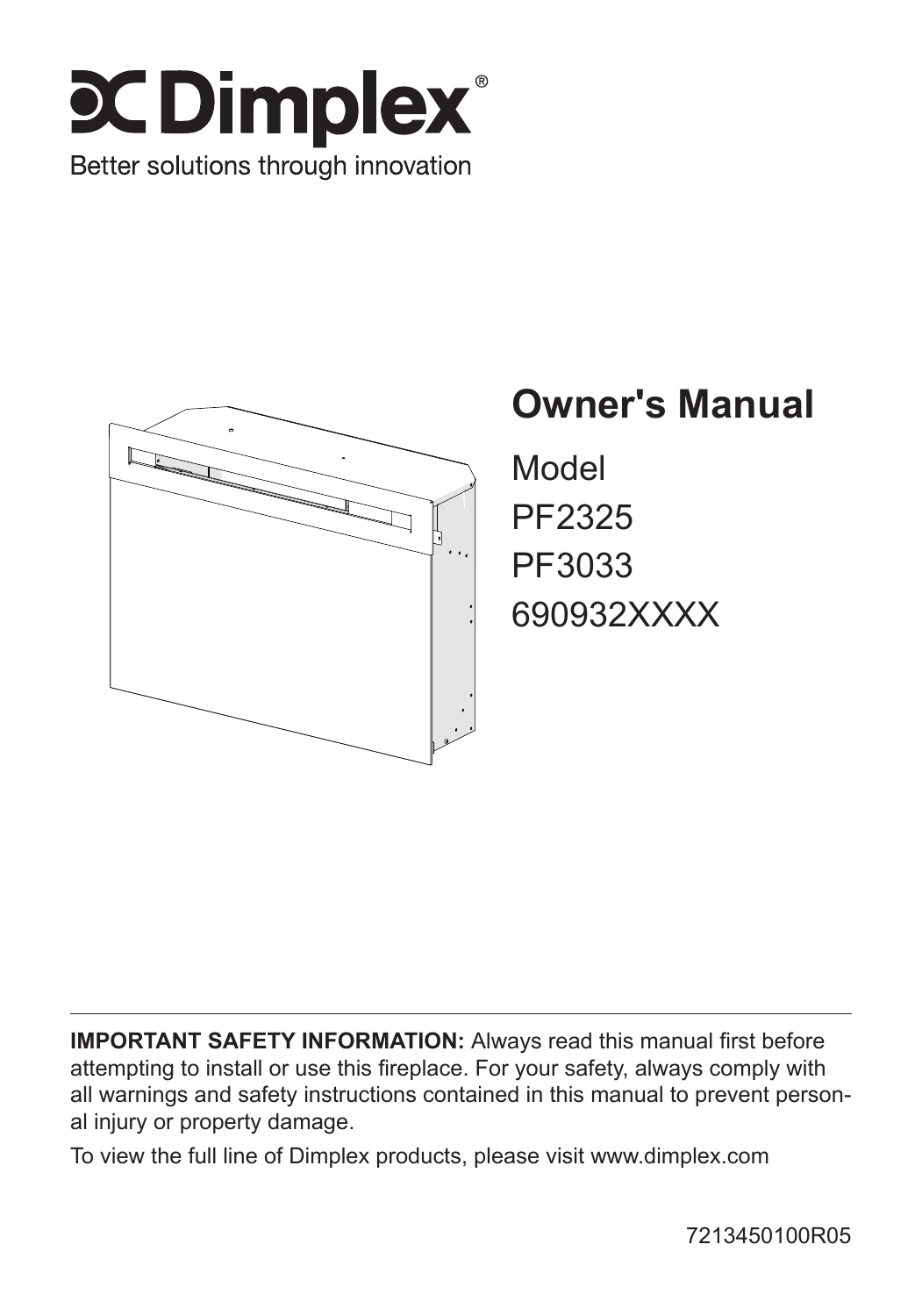

## **Table of Contents**

| (i) Welcome & Congratulations 3 |
|---------------------------------|
| A IMPORTANT INSTRUCTIONS4       |
| K Fireplace Installation 6      |
|                                 |
|                                 |
|                                 |
|                                 |

Always use a qualified technician or service agency to repair this fireplace.

! **NOTE:** Procedures and techniques that are considered important enough to emphasize.

**A** CAUTION: Procedures and techniques which, if not carefully followed, will result in damage to the equipment.

**A** WARNING: Procedures and techniques which, if not carefully followed, will expose the user to the risk of fire, serious injury, or death.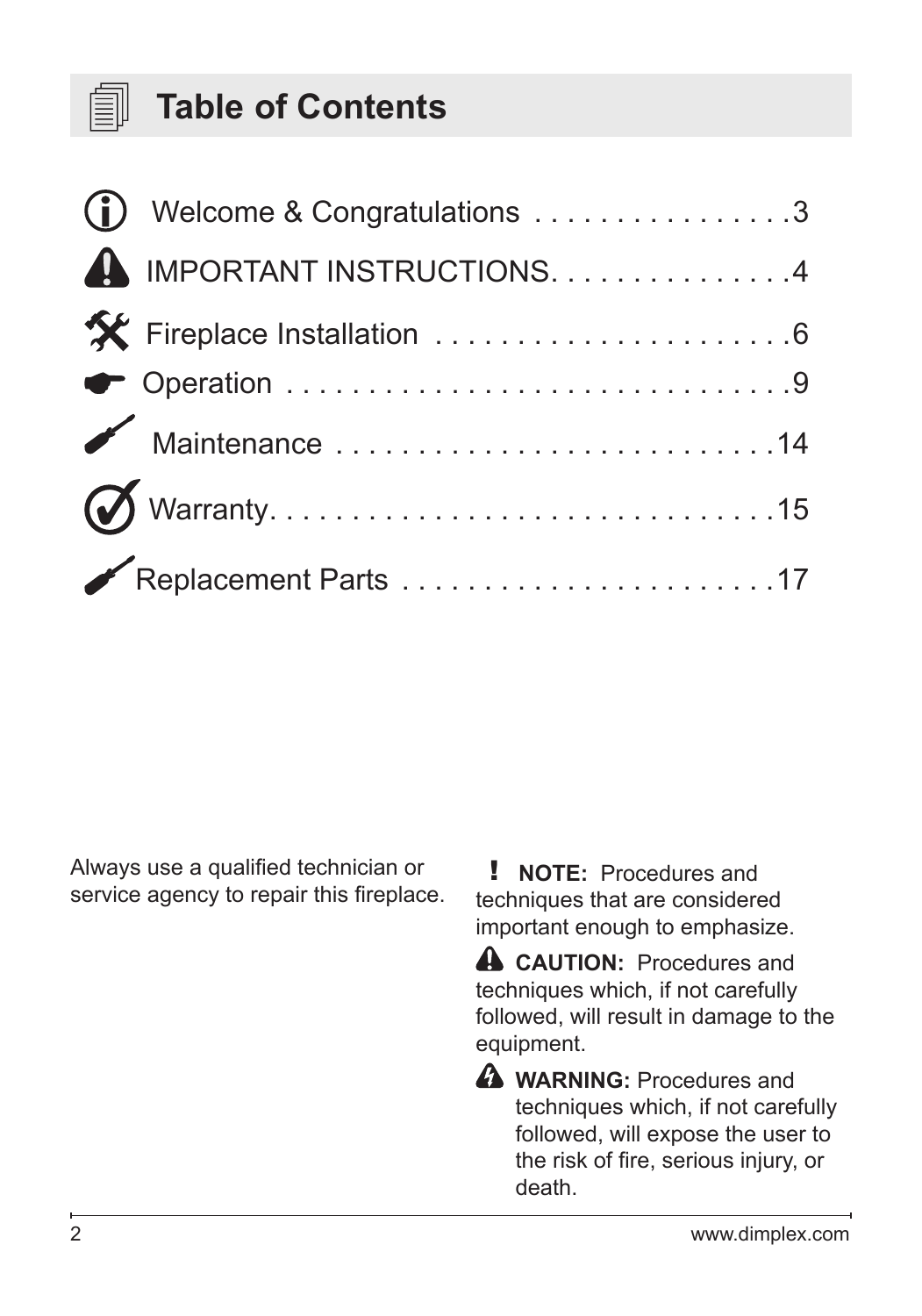# <span id="page-2-0"></span> **Welcome & Congratulations**

Thank you and congratulations for choosing to purchase an electric fireplace from Dimplex, the world leader in electric fireplaces.

### **Please carefully read and save these instructions.**

**A** CAUTION: Read all instructions and warnings carefully before starting installation. Failure to follow these instructions may result in a possible electric shock, fire hazard and will void the warranty.

Please record your model and serial numbers below for future reference: model and serial numbers can be found on the Model and Serial Number Label of your fireplace.

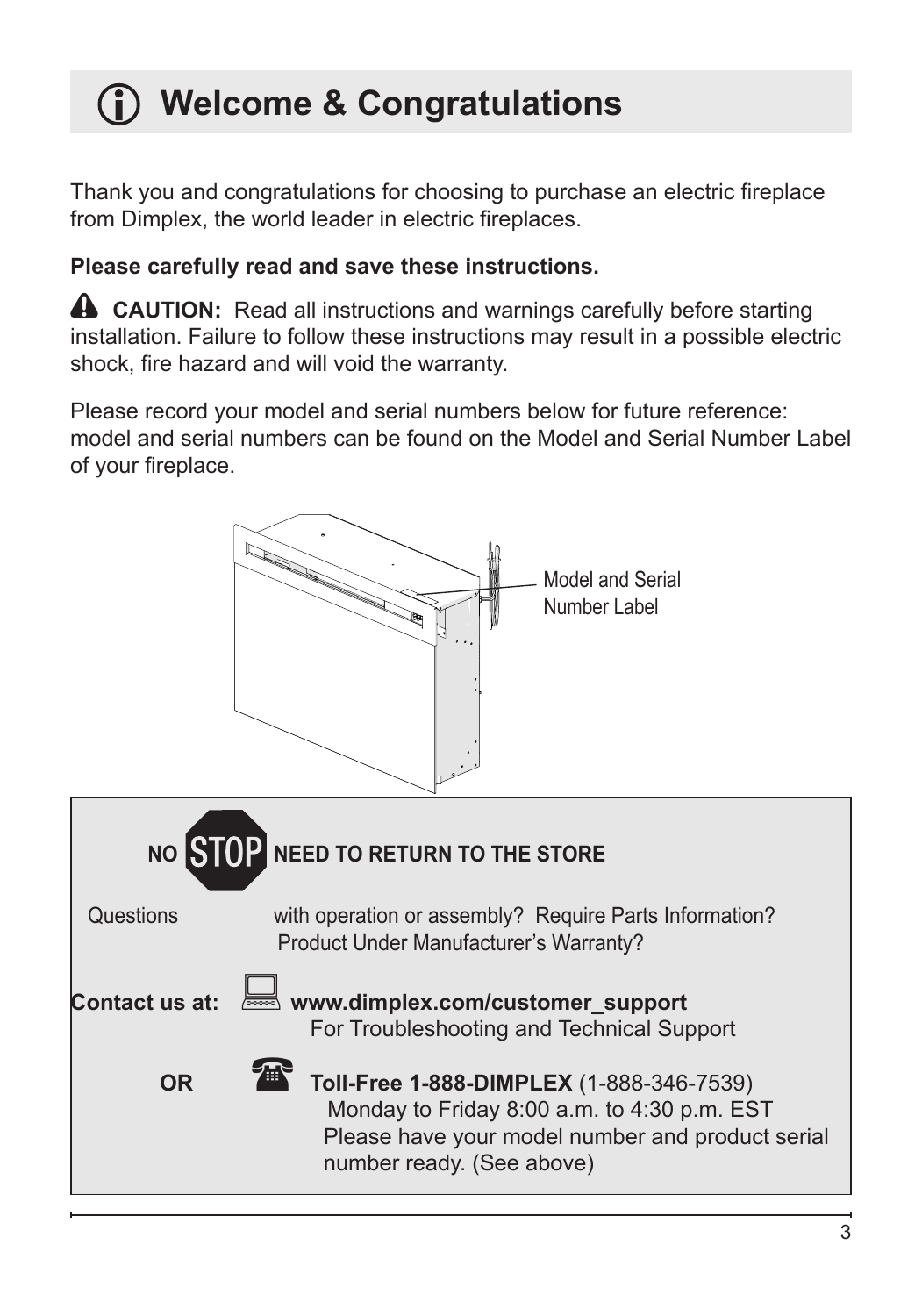# <span id="page-3-0"></span>**IMPORTANT INSTRUCTIONS**

When using electrical appliances. basic precautions should always be followed to reduce the risk of fire. electric shock, and injury to persons, including the following:

① Read all instructions before using this appliance.

② The heater is hot when in use. To avoid burns, do not let bare skin touch hot surfaces. The trim around the heater outlet becomes hot during heater operation.

③ Extreme caution is necessary when any heater is used by or near children or invalids and whenever the unit is left operating and unattended.

④ Always unplug the fireplace when not in use.

⑤ Do not operate any heater after it malfunctions. Disconnect power at the service panel and have the unit inspected by a reputable electrician before reusing.

⑥ Do not operate any unit with a damaged cord or plug, or if the heater has malfunctioned, or if the electric fireplace has been dropped or damaged in any manner, contact Dimplex Technical Service at 1-888-346-7539.

⑦ Do not use outdoors.

⑧ Do not run the cord under carpeting. Do not cover cord with throw rugs, runners or the like. Arrange

cord away from traffic area and where it will not be tripped over.

⑨ To disconnect the unit, turn the controls off, then remove the plug from the outlet.

⑩ Do not insert or allow foreign objects to enter any ventilation or exhaust opening as this may cause an electric shock or fire, or damage to the heater.

⑪ To prevent a possible fire, do not block air intake or exhaust in any manner.

⑫ All electrical heaters have hot and arcing or sparking parts inside. Do not use in areas where gasoline, paint, or flammable liquids are used or stored.

⑬ Do not modify the fireplace. Use it only as described in this manual. Any other use not recommended by the manufacturer may cause fire, electric shock or injury to persons.

⑭ To reduce the risk of electric shock, this appliance has a polarized plug (one blade is wider than the other). This plug will fit in a polarized outlet only one way. If the plug does not fit fully in the outlet, reverse the plug. If it still does not fit, contact a qualified electrician to install the proper outlet. Do not change the plug in any way.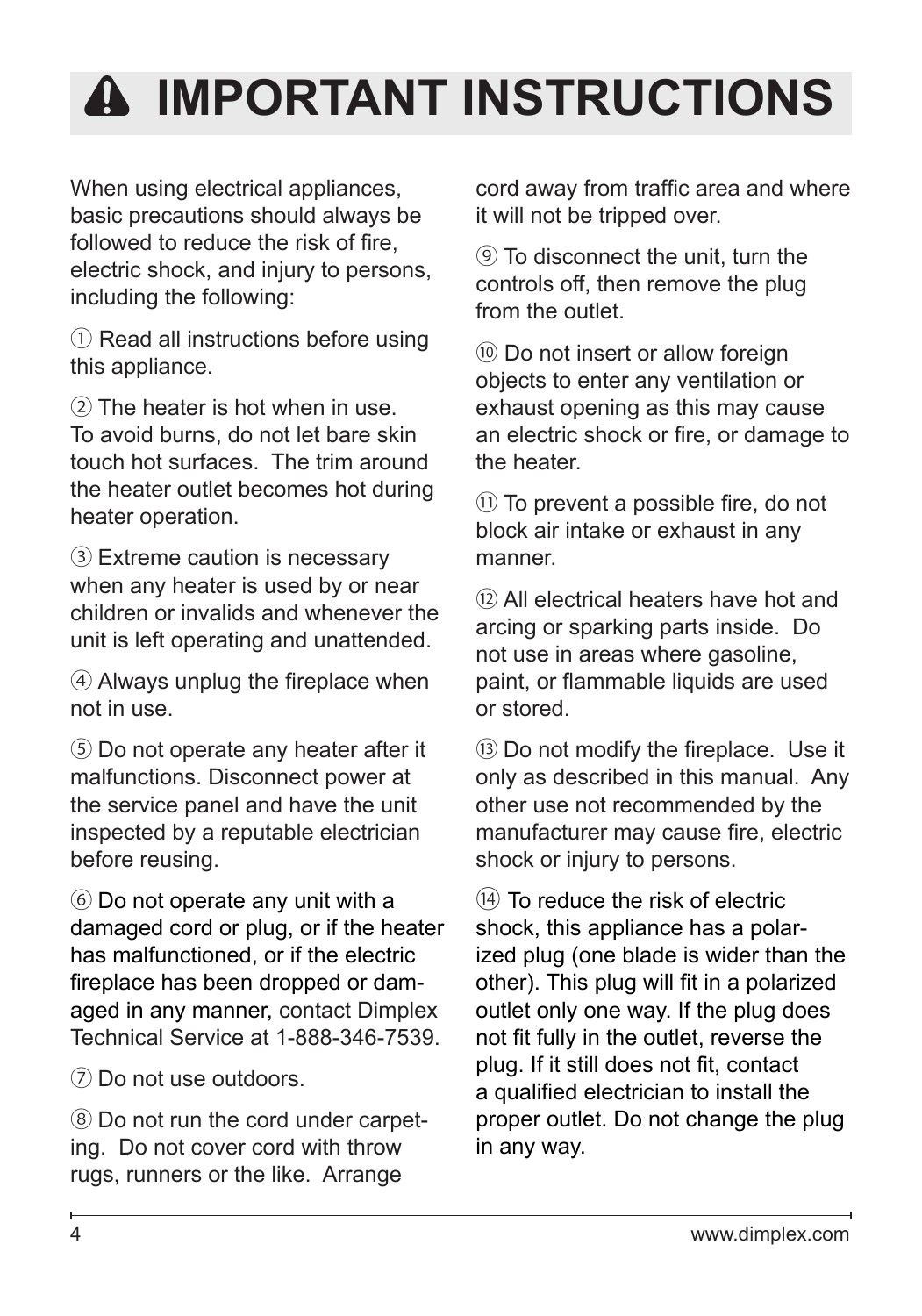# **IMPORTANT INSTRUCTIONS**

⑮ Always plug heaters directly into a wall outlet/receptacle. Never use with an extension cord or relocatable power tap (outlet/ power strip).

⑯ Do not burn wood or other materials in the electric fireplace.

⑰ Do not strike the fireplace glass.

⑱ Always use a certified electrician should new circuits or outlets be required.

⑲ Always use properly grounded, fused and polarized outlets.

⑳ Disconnect all power supply before performing any cleaning, maintenance or relocation of the unit.

㉑ When transporting or storing the unit and cord, keep in a dry place, free from excessive vibration and store so as to avoid damage.

 **WARNING:** Remote control contains a small battery. Keep away from children. If swallowed, seek medical attention immediately.

**A** WARNING: Do not install battery backwards, charge, put in fire or mix with used or other battery types - may explode or leak causing injury.

! **NOTE:** Changes or modifications not expressly approved by the party responsible for compliance could void user's authority to operate the equipment.

**A CAUTION: TO PREVENT** ELECTRIC SHOCK, MATCH WIDE BLADE OF PLUG TO WIDE SLOT AND FULLY INSERT.



**CAUTION** RISK OF ELECTRIC SHOCK DO NOT OPEN NO USER-SERVICEABLE PARTS INSIDE



# **SAVE THESE INSTRUCTIONS**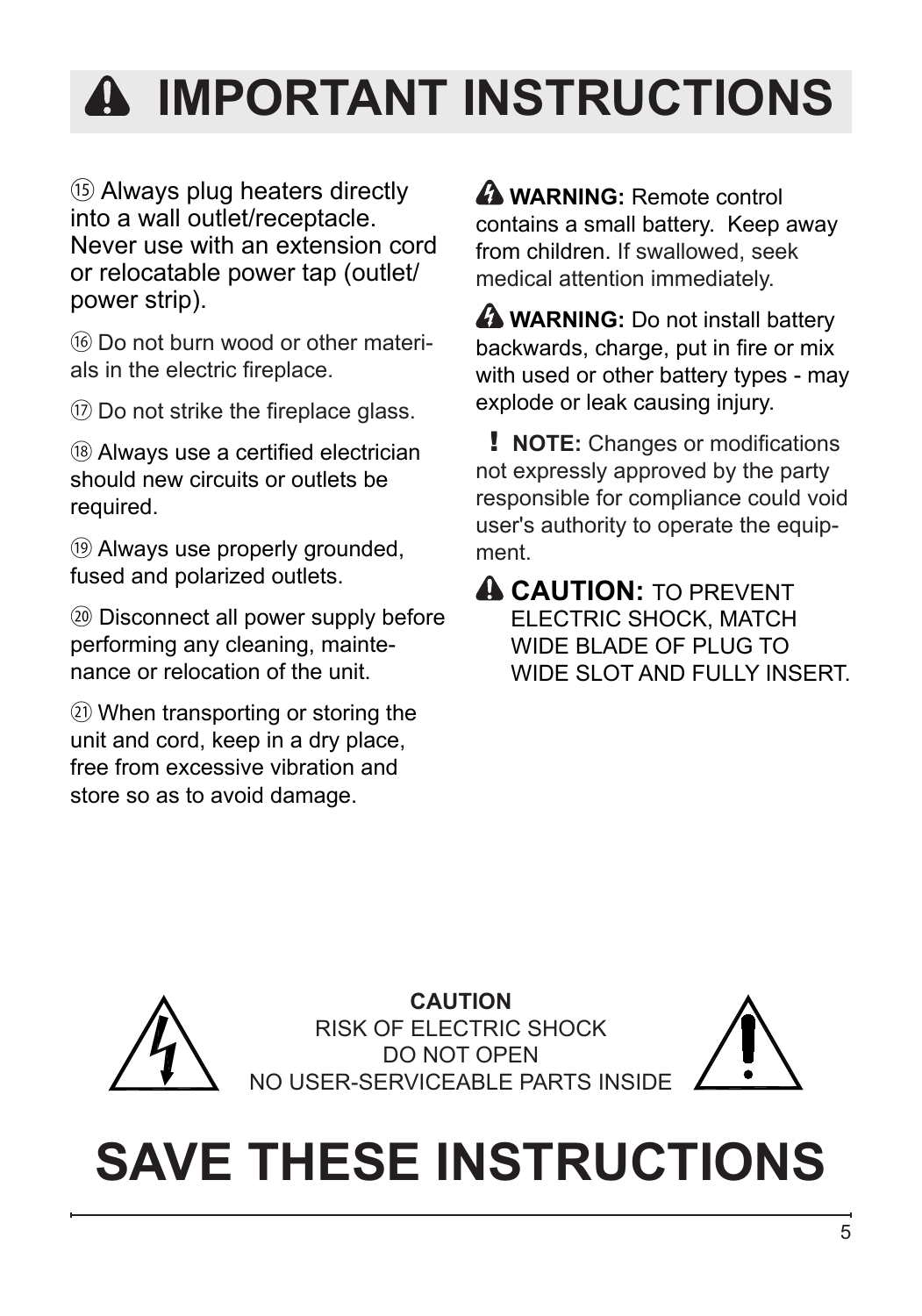# <span id="page-5-0"></span> **Fireplace Installation**

**WARNING:** Ensure the power cord is not installed so that it is pinched or against a sharp edge and ensure that the power cord is stored or secured to avoid tripping or snagging to reduce the risk of fire, electric shock or injury to persons.

**WARNING:** Construction and electrical outlet wiring must comply with local building codes and other applicable regulations to reduce the risk of fire, electric shock and injury to persons.

**A** WARNING: Do not attempt to wire your own new outlets or circuits. To reduce the risk of fire, electric shock or injury to persons, always use a licensed electrician.

**A** WARNING: To reduce the risk of fire, do not store or use gasoline or other flammable vapors or liquids in the vicinity of the heater.

**A CAUTION:** Clearance for air circulation beneath the fireplace insert is provided by 4 felt feet.

**Do not install the fireplace insert directly on carpet or similar surfaces which may restrict air circulation.** 

**A CAUTION:** If installing the

fireplace in a carpeted area, place a one-piece, solid, flat surface under the fireplace. Ensure that all feet rest securely on this surface.

! **NOTE:** The dimensions of the firebox are:

| Width                                                                                                       | Height   Depth                                        |        |
|-------------------------------------------------------------------------------------------------------------|-------------------------------------------------------|--------|
| 24.1in.<br>$\left  \text{PF2325} \right _{(612mm)}^{24.101} \left  \frac{15.1111}{(459mm)} \right  (226mm)$ | 18.1in.                                               | 8.9in. |
|                                                                                                             | PF3033 31.3III. 44.0<br>PF3033 796mm) (572mm) (226mm) |        |

## **Mantel Installation**

Install the fireplace into the mantel (refer to mantel assembly instructions).

! **IMPORTANT:** Install the mantel so that it is a minimum of  $\frac{1}{4}$  in. (6 mm) off of the wall to ensure adequate air flow.

! **IMPORTANT:** If not using a Dimplex mantel, the fireplace must be installed in an enclosure with the following **minimum** internal/opening dimensions - Figure 1.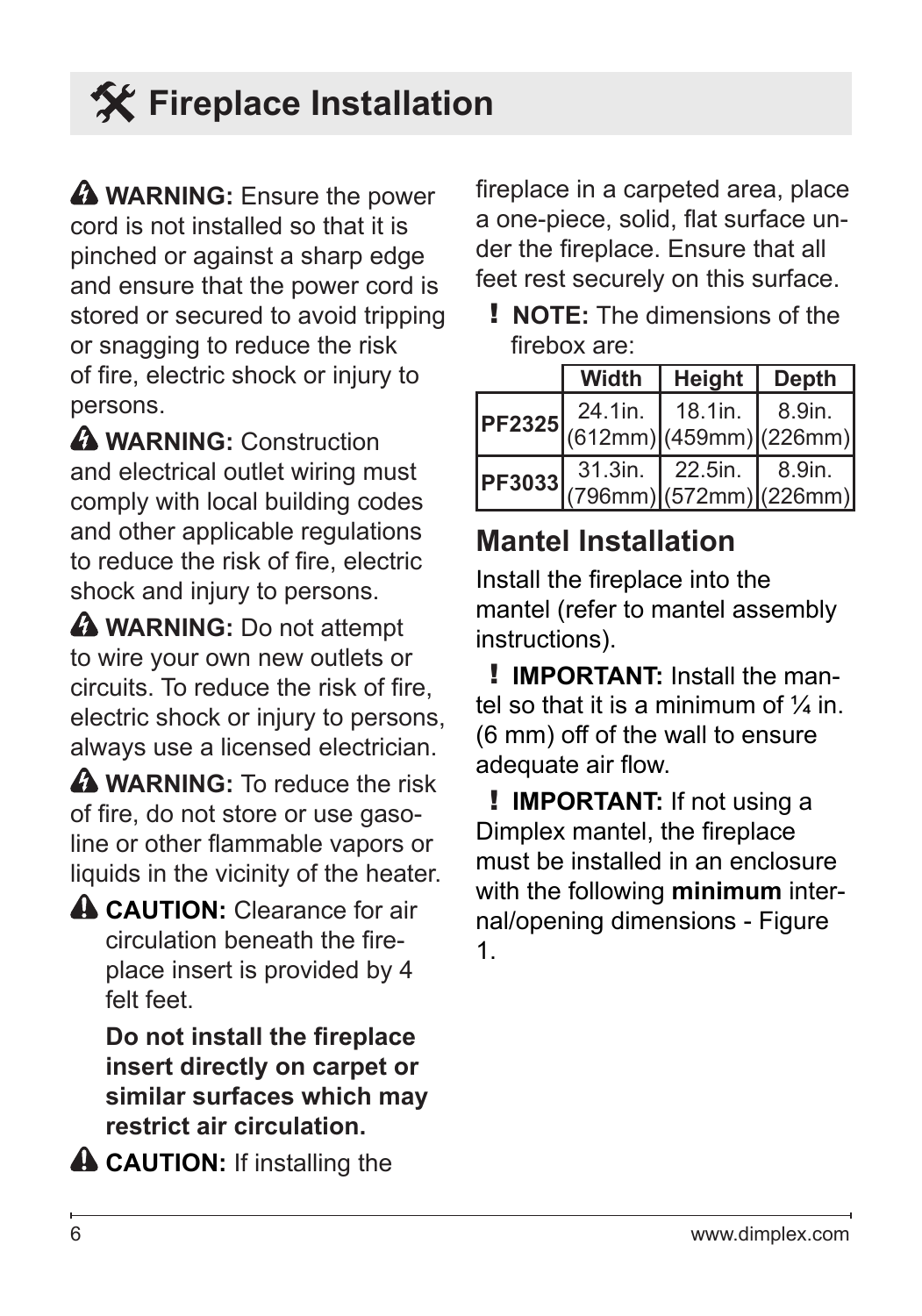### **Custom Mantel Construction**

1. Frame an opening of, see dimensions in Figure 1:

! **NOTE:** On elevated installations, the bottom edge and ½ in. (13 mm) up either side will be easily visible after installation (Figure 2). This area should be finished in a manner that is visually appealing and does not restrict air flow to the unit.



|               |         | в               |                                |
|---------------|---------|-----------------|--------------------------------|
| <b>PF2325</b> | 25.0in. | 18.5in.         | $\vert$ 10.0in.                |
|               |         |                 | $(635mm)$ (470mm) (254mm)      |
|               | 32.1in. | $\vert$ 22.8in. | $\vert$ 10.0in.                |
|               |         |                 | PF3033 (816mm) (579mm) (254mm) |

! **NOTE:** The fireplace needs to be installed to ensure 80 in<sup>2</sup> (516 cm<sup>2</sup>) of intake air, into the back of the unit, on a continuous basis.

- **Option #1** The power cord can be lead from behind the trim and along the wall to an outlet near the fireplace.
- **Option #2** A new outlet can be installed inside the new frame construction. Plug the unit into a 15 Amp/120 Volt outlet.
	- ! **NOTE:** A 15 Amp, 120 Volt circuit is required. A dedicated circuit is preferred but not essential in all cases. A dedicated circuit will be required if, after installation, the circuit breaker trips or fuse blows on a regular basis when the heater is operating. Additional appliances on the same circuit may exceed the current rating of the circuit breaker.

## **Bathroom Installation**

This firebox must be protected by a GFI receptacle or circuit. If a receptacle is used it must be readily accessible.

To prevent electrical shock this unit is an electrical appliance that is not watertight and must be installed as to prevent water from entering the unit. This unit must be installed away from showers, tubs, etc. Never locate fireplace where it may fall into a bathtub or other water containers.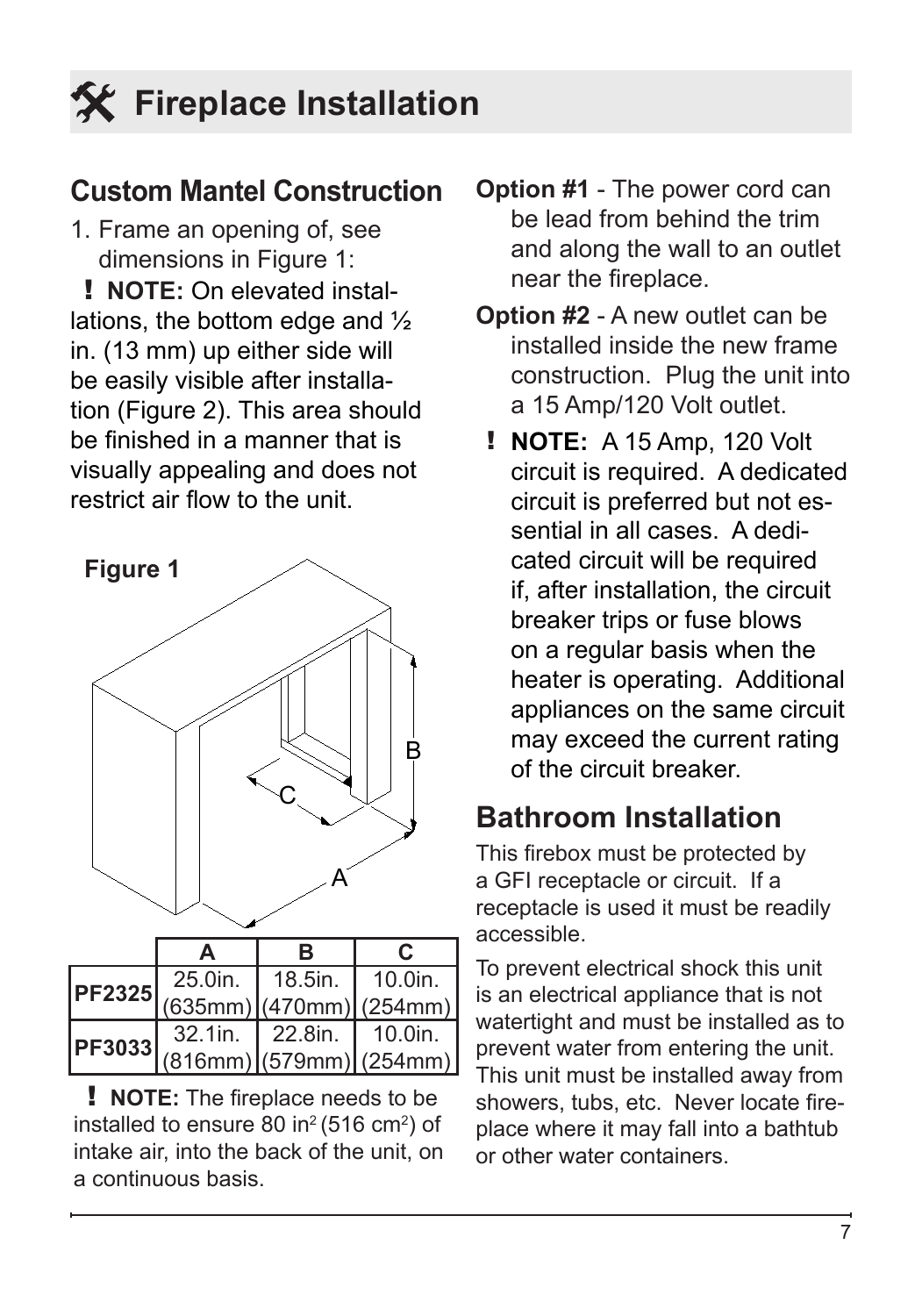# **Fireplace Installation**

### **Media Installation**

Depending on the model, the media may come installed in the unit or packaged seperately.

#### **Installed Media**

• No additional steps are required.

### **Media Seperately Packaged**

- 1. Remove the front glass by lifting the 2 hooks off of the 2 mounts on the firebox.
- 2. Place the large media in the Media Tray in the center at the back (for optimum media effect), then carefully pour and evenly distribute the smaller media into the Media Tray.
- 3. Replace the front glass.



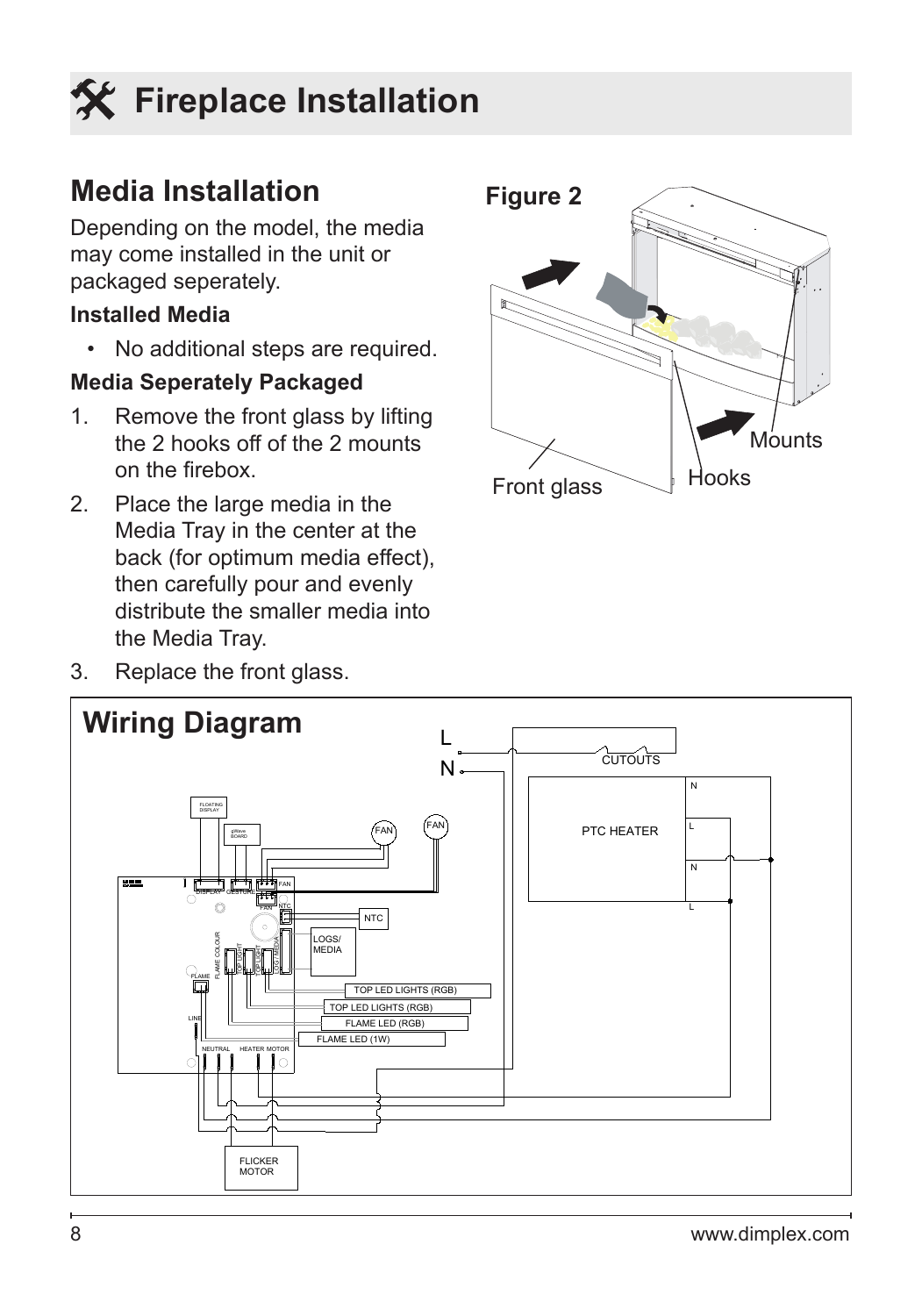### <span id="page-8-0"></span>**General Operation**

**A** WARNING: This electric firebox must be properly installed before it is used.

This firebox operates with Comfort\$aver™ technology, which automatically adjusts the fan speed and heater wattage to safely and precisely match the requirements of the room based on the thermostat setting. The heater operates such that once the room reaches the set point, the fan and heater will continuously run at a low level, to maintain the desired room temperature. If the temperature in the room rises significantly, i.e. sun coming through a window or a central furnace turns on, the heater and fan will turn off and periodically turn back on to circulate the air around the unit, until the room temperature drops and requires the heater to be constantly on again.

! **NOTE:** The unit is designed so that the fan will run continuously while the heater is on.

! **NOTE:** The element retains heat after shutdown, there is a built in cool down period of *1 minute* before the fan shuts off completely.

### **gWaveTM Controls**

The fireplace can be operated by a simple "wave" in-front of the unit. By waving your hand vertically approximately 4 in. (102 mm) in-front of the gWave™ sensor in the upper right hand corner of the unit, the unit and different

control functions can be activated. This is also indicated by the LED light turning green.

There is a Gesture On/Off button located below the LED pilot light which can be used to turn this feature On or Off (a more detailed description is located below with the individual feature options). It is recommended that a straightened paperclip be used to press the button through the small hole. When the gWave™ controls are turned off, the green light will flash 4 times before turning off and it will remain solid green when the gWave™ controls are active.

! **NOTE:** The unit is programmed to have a built in demonstration mode to exhibit all of the functions of the unit in a 95 second period of time. This can be activated by holding your hand infront of the qWave™ sensor for 7 seconds. When the unit has gone through the demonstration mode once it will return to the previous operation.

### **Remote Operation**

The fireplace is supplied with an IR multifunction remote control.

! **NOTE:** To operate correctly, the remote control must be pointed towards the front of the unit.

## **Controls**

1.  $\mathbf{\dot{U}}$  **Standby**: Turns unit On or Off.

**→** Activated by pressing the corresponding button on the remote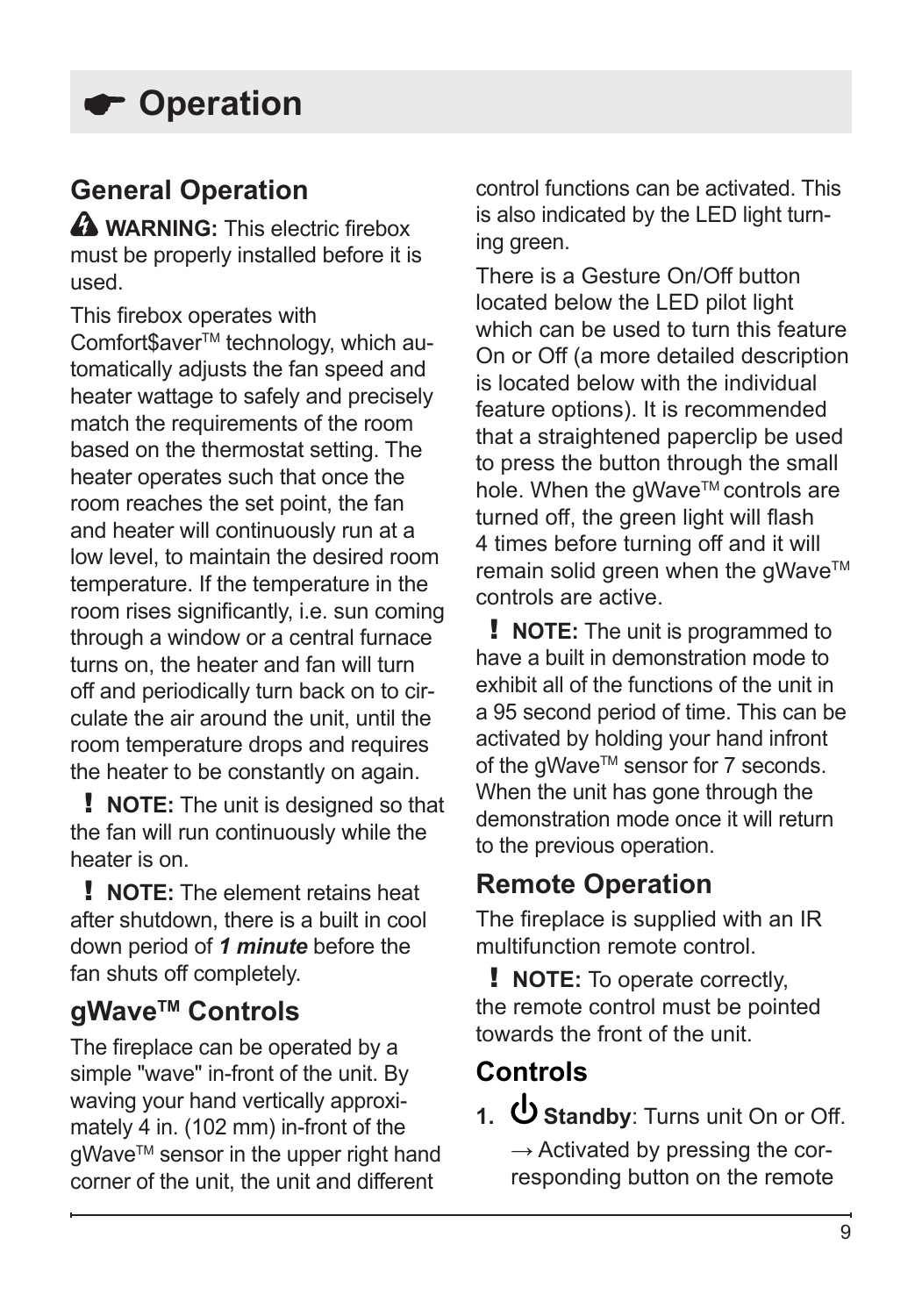or "waving" in-front of the gWave™. "Waving" up will turn the unit On and "Waving" down will turn the unit Off.

• The unit will turn on with the same functions that it was set to when it was turned Off and the intake temperature will be indicated on the On Screen Display.

! **NOTE:** When any button is pressed the intake temperature will be displayed on the On Screen Display for 5 seconds.

**2. We Flame On/Off:** Turns the flame effect On or Off.

→ Activated by pressing the corresponding button on the remote or "waving" in-front of the gWaveTM.

• When On the flame effect is visible in the unit.

**3. Heat On/Off**: Turns the heater On or Off.

**→** Activated by pressing the corresponding button on the remote or holding your hand in-front of the gWave<sup>™</sup> for 3 seconds.

• Indicated by the icon and intake temperature being illuminated on the Floating Display™ and the heater turning On or Off.

! **NOTE:** The heater can be operated when the flame is not visible. In this case the  $\frac{\text{III}}{\text{II}}$  icon will remain on the Floating Display™ until the heater is turned off or the flames are turned back on.

**4. Temperature Down**: Decreases the heat output.

→ Adiusted by repeatedly pressing the corresponding button on the remote.\*

• Indicated by setpoint temperature on the Floating Display™ decreasing and the speed of the fan decreasing to reduce the amount of heat being projected into the room.\*\*

**5.** + Temperature Up: Increases the heat output.

→ Adjusted by repeatedly pressing the corresponding button on the remote.\*

• Indicated by the setpoint on the Floating Display™ increasing and the speed of the fan increasing to increase the amount of heat being projected into the room.

**\*** The first time the button is pressed the current temperature set point will be displayed for 5 seconds.

**\*\*** The temperature can be adjusted from 5 °C to 30 °C (41 °F to 86 °F).

! **NOTE:** Pressing and holding the  $\mathbf{I}$ , then pressing  $\mathbf{+I}$ , will toggle between °C and °F.

**6. Eco:** Runs the heater in a reduced wattage range when activated.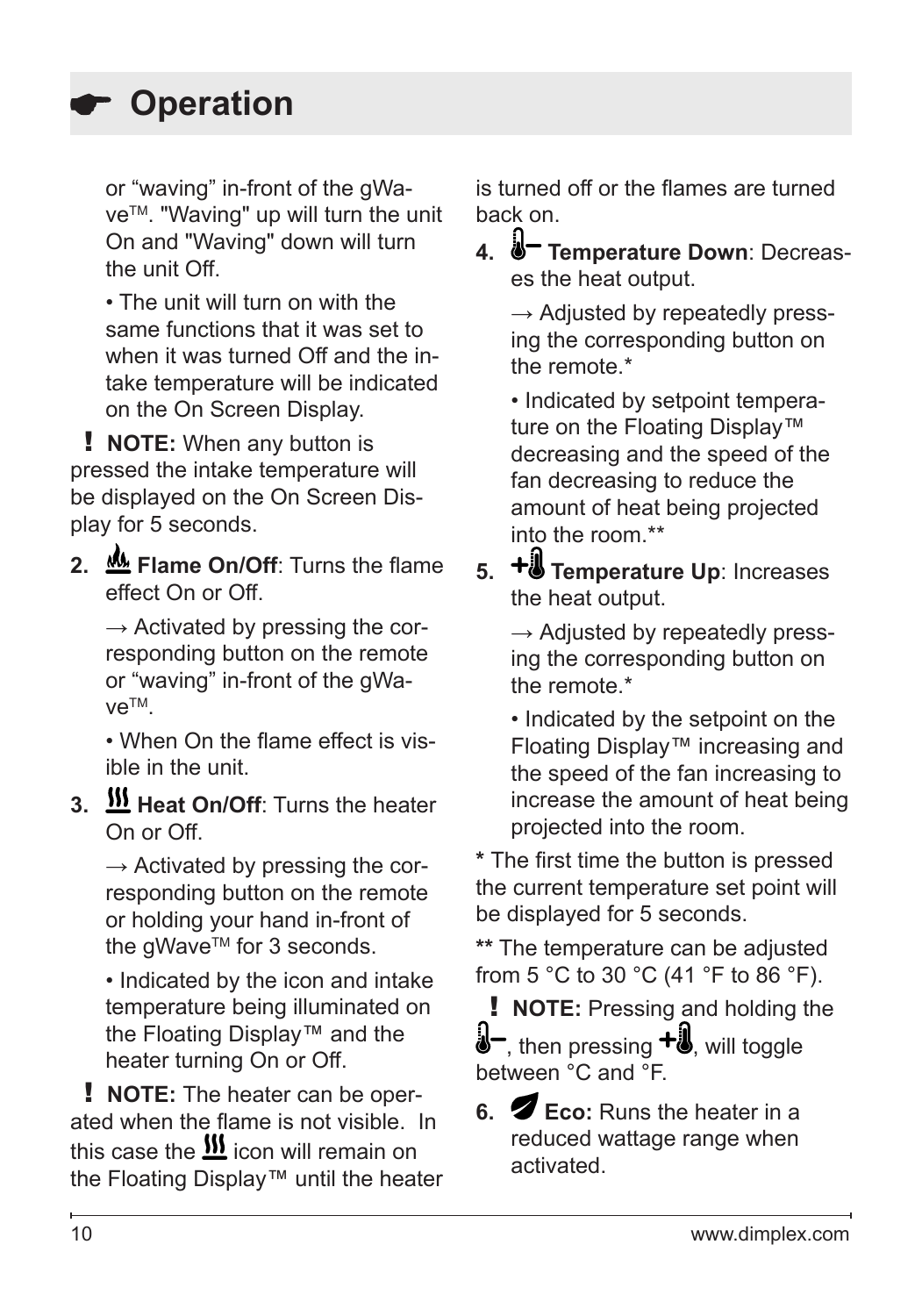

→ Adjusted by pressing the corresponding button on the remote when the heater is on.

• Indicated by the icon being illuminated on the Floating Display™ and the speed of the fan will decrease proportionally.

7. **D** Boost: Turns On/Off the heater boost function. Runs the unit at the full rated wattage.

> → Activated and adjusted by repeatedly pressing the corresponding button on the remote.

• Indicated by the heater running at full heat, for a predetermined amount of time, to quickly heat up a cold room/space. The Boost can be set for a maximum of 20 minutes, in 5 minute increments.

**8. Multi-Fire XD™**: Different presets of ambient lighting color combinations contained in the unit.

→ Changed by repeatedly pressing the corresponding button on the remote.

• Cycles through the different preset ambient lighting settings of the unit, this includes different combinations of colours of the top lighting, flame base and media lighting (if applicable).

! **NOTE:** The last option is a personalized colour setting ("P"), where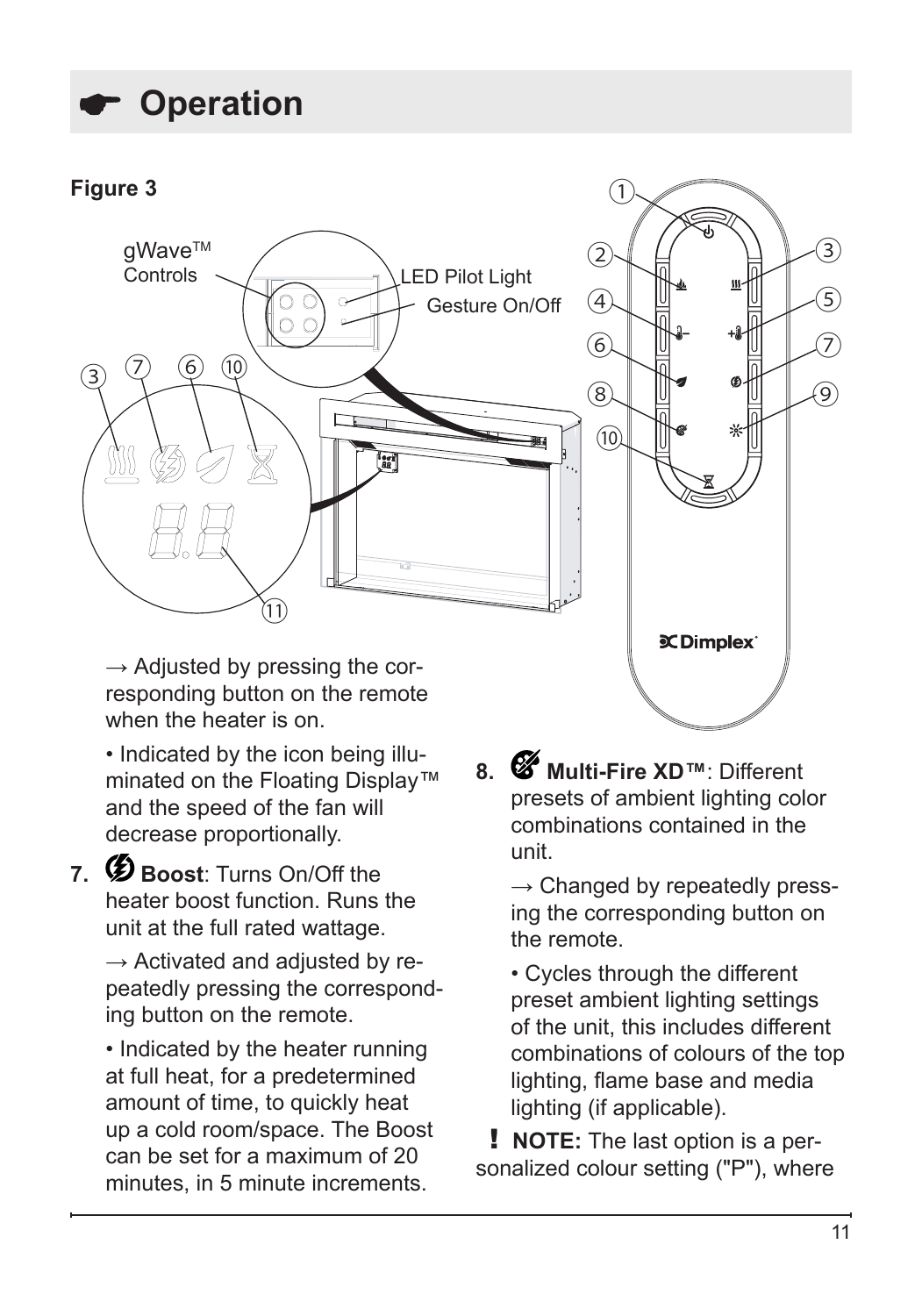using the buttons on the remote the lighting of the unit can be adjusted to any shade of any colour. The initial setting is no light (R=0, B=0, G=0) and can be adjusted, while the display is flashing, by pressing the outlined buttons (below) to adjust the tones.

- Red Tones:  $\frac{\text{III}}{\text{I}}$  increase and the decrease.
- Green Tones: **+ill** increase and d-<sub>decrease.</sub>
- Blue Tones:  $\bigcirc$  increase and  $\bigcirc$ decrease.

! **NOTE:** There are 25 different settings for each colour.

**9.**  $\frac{5}{5}$  **Brightness:** Changes the brightness of the lights in the unit.

→ Adjusted by repeatedly pressing the corresponding button on the remote.

• Indicated by the second digit on the Floating Display™ changing to show: "A" (high), "b" (low), "C" (high with media flicker) and "d" (low with media flicker).

! **NOTE:** Media flicker is not an option on the Multi-Fire XD™ levels 5, 6 or P.

10.  $\overline{\mathbf{X}}$  Sleep timer: turns the unit off after a preset duration (from 30 minutes (0.5h) to 8 hours, in  $\frac{1}{2}$ hour increments).

→ Activated and adiusted by repeatedly pressing the corresponding button on the remote.

• Indicated by the Floating Display™ changing to indicate 30 minutes (0.5 h) through 8 hours. The fireplace will automatically turn off when the sleep timer reaches zero minutes. The sleep timer can be cancelled at any time by pressing the sleep timer button repeatedly until the sleep timer will no longer be visible.

#### **11. Numerical Display**

**→** Default display will be the heater air intake temperature or settings (eg. Multifire XD, Brightness, etc.)

### **Disable Heat**

If desired, depending on the season, the heater on the unit can be disabled. The unit will operate in the same fashion, with remainder of the controls.

Pressing the  $\bigotimes$  then  $\bigotimes$  will enable or disable the heater. When in the heat disable mode the temperature reading/setting on the On Screen Display displays nothing ("--").

! **NOTE:** The heat will not work in manual controls either.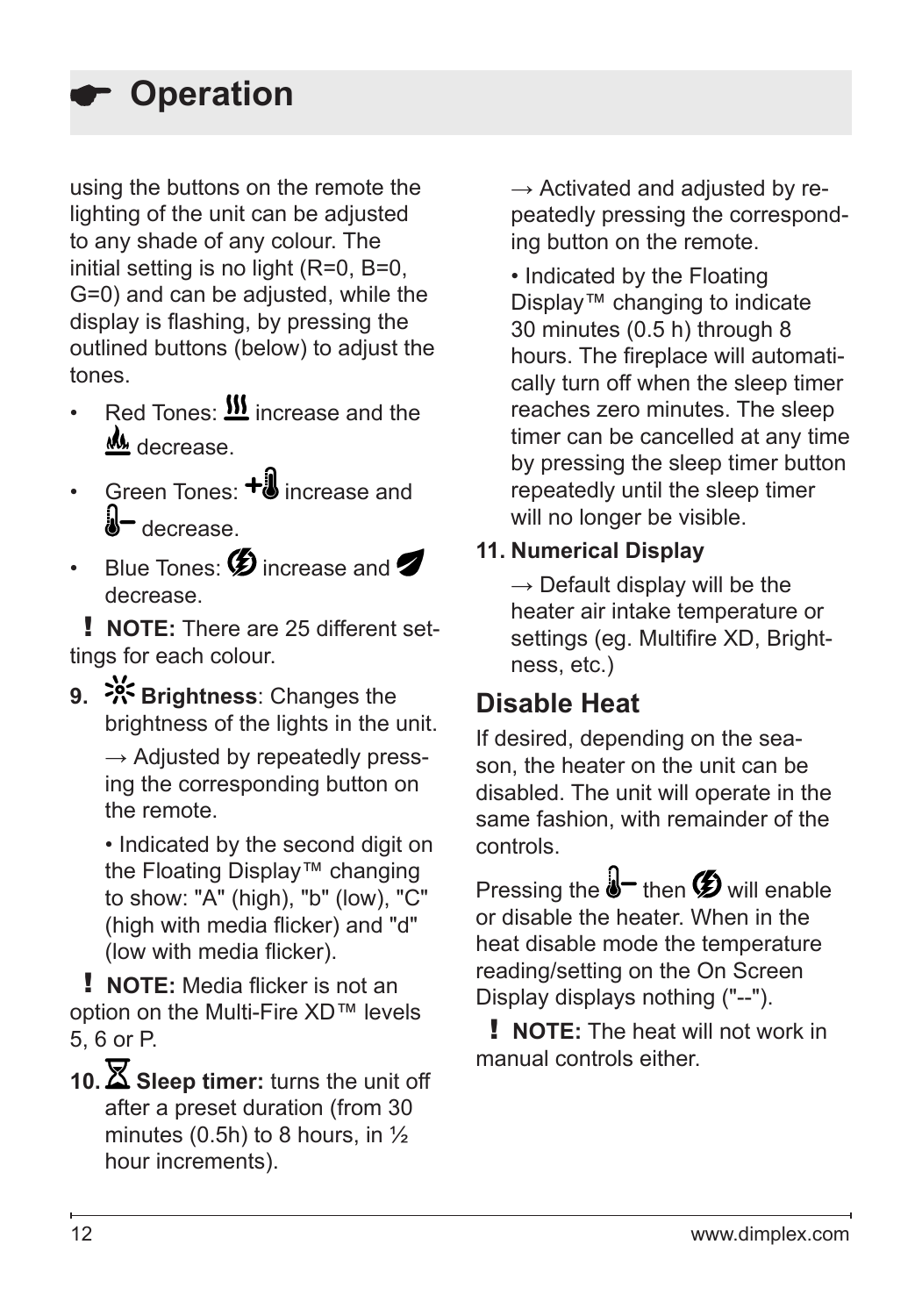### **Resetting the Temperature Cutoff Switch**

Should the heater overheat, an auto matic cut out will turn the fireplace off and it will not come back on without being reset. It can be reset by unplug ging the unit and waiting 15 minutes before plugging the unit back in.

Once power is restored the unit will start to reset itself. During this pro cess you will hear repeated beeps and the display may turn on and off.

**CAUTION:** If you need to continu ously reset the heater, disconnect power and call Dimplex customer service at 1-888-DIMPLEX (1-888-346-7539).

### **Battery Replacement** (Figure 3)

To replace the battery:

- 1. Slide battery cover open on the back of the remote control.
- 2. Install one 3V (CR 2032) battery in the battery holder.
- 3. Close the battery cover.



**AV** Battery must be recycled or  $\widehat{\Lambda}$  disposed of properly. Check with your Local

Authority or Retailer for recycling advice in your area.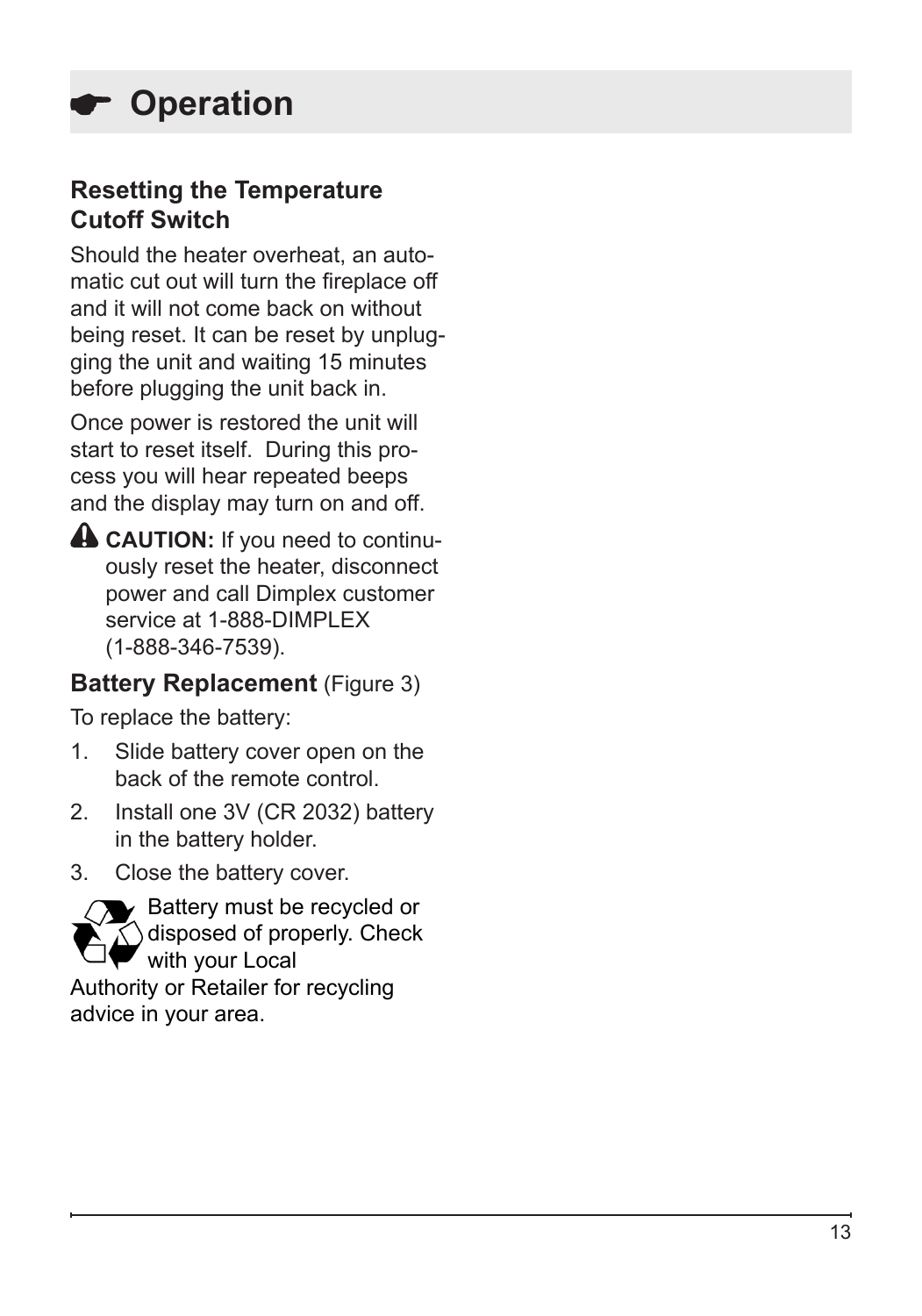<span id="page-13-0"></span>

**A** WARNING: Disconnect power before attempting any maintenance or cleaning to reduce the risk of fire, electric shock or damage to persons.

**A CAUTION:** Allow adequate time for the element and body casing to cool before attempting to clean the unit.

It is suggested that the heater be inspected regularly, for cleanliness of the fan exhaust and intake grille, to ensure optimal performance is maintained. The grille can be cleaned by vacuuming off all dust and dirt.

### **Glass Cleaning**

The front glass is cleaned in the factory during the assembly operation. During shipment, installation, handling, etc., the front glass may collect dust particles, these can be removed by dusting lightly with a clean dry cloth.

To remove fingerprints or other marks, the glass can be cleaned with a damp cloth. The glass should be completely dried with a lint free cloth to prevent water spots. To prevent

scratching, do not use abrasive cleaners or spray liquids on the glass surface.

### **Fireplace Surface Cleaning**

To remove fingerprints or other marks, the exterior finish can be cleaned with a damp cloth with a mild detergent. The surface should be completely dried with a lint free cloth to prevent water spots**.** 

## **Servicing**

Except for installation and cleaning described in this manual, an authorized service representative should perform any other servicing.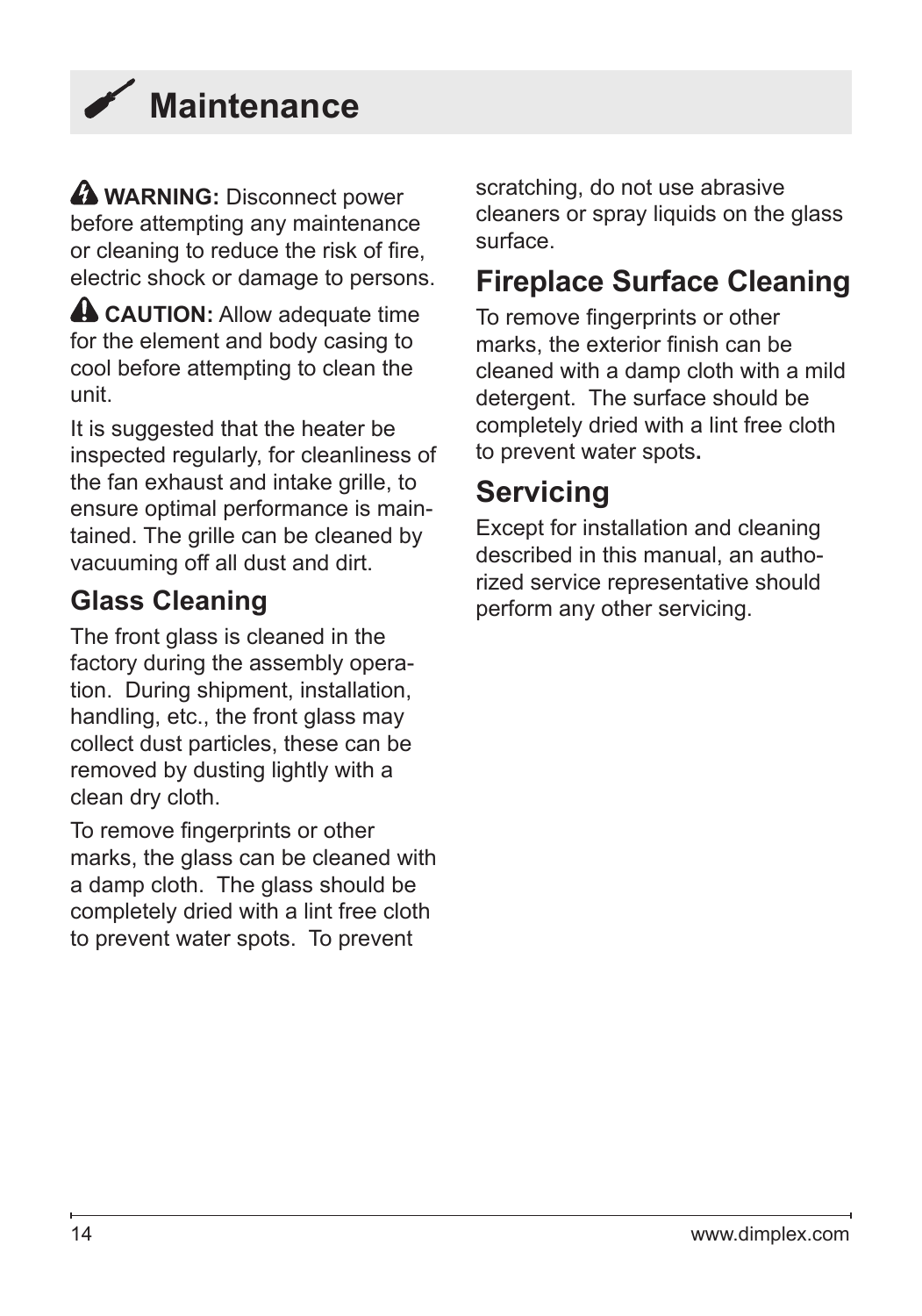<span id="page-14-0"></span>

#### *Products to which this limited warranty applies*

This limited warranty applies to the following models of your newly purchased Dimplex electric fireplace 690932XXXX and to newly purchased Dimplex fireplace surrounds and trims. This limited warranty applies only to purchases made in any province of Canada except for Yukon Territory, Nunavut, or Northwest Territories or in any of the 50 States of the USA (and the District of Columbia) except for Hawaii and Alaska. This limited warranty applies to the original purchaser of the product only and is not transferable.

#### *Products excluded from this limited warranty*

Products purchased in Yukon Territory, Nunavut, Northwest Territories, Hawaii, or Alaska are not covered by this limited warranty. Products purchased in these States, provinces, or territories are sold AS IS without warranty or condition of any kind (including, without limitation, any implied warranties or conditions of merchantability or fitness for a particular purpose) and the entire risk of as to the quality and performance of the products is with the purchaser, and in the event of a defect the purchaser assumes the entire cost of all necessary servicing or repair.

#### *What this limited warranty covers and for how long*

Products, other than fireplace surrounds (mantels) and trims, covered by this limited warranty have been tested and inspected prior to shipment and, subject to the provisions of this warranty, Dimplex warrants such products to be free from defects in material and workmanship for a period of 1 year from the date of the first purchase of such products.

The limited 1 year warranty period also applies to any implied warranties that may exist under applicable law. Some jurisdictions do not allow limitations on how long an implied warranty lasts, so the above limitation may not apply to the purchaser.

#### *What this limited warranty does not cover*

This limited warranty does not apply to products that have been repaired (except by Dimplex or its authorized service representatives) or otherwise altered. This limited warranty does further not apply to defects resulting from misuse, abuse, accident, neglect, incorrect installation, improper maintenance or handling, or operation with an incorrect power source.

#### *What you must do to get service under this limited warranty*

Defects must be brought to the attention of Dimplex Technical Service by contacting Dimplex at 1-888-DIMPLEX (1-888- 346-7539), or 1367 Industrial Road, Cambridge Ontario, Canada N1R 7G8. Please have proof of purchase, catalogue/ model and serial numbers available when calling. Limited warranty service requires a proof of purchase of the product.

#### *What Dimplex will do in the event of a defect?*

In the event a product or part covered by this limited warranty is proven to be defective in material or workmanship during the 1 year limited warranty period you have the following rights:

• Dimplex will in its sole discretion either repair or replace such defective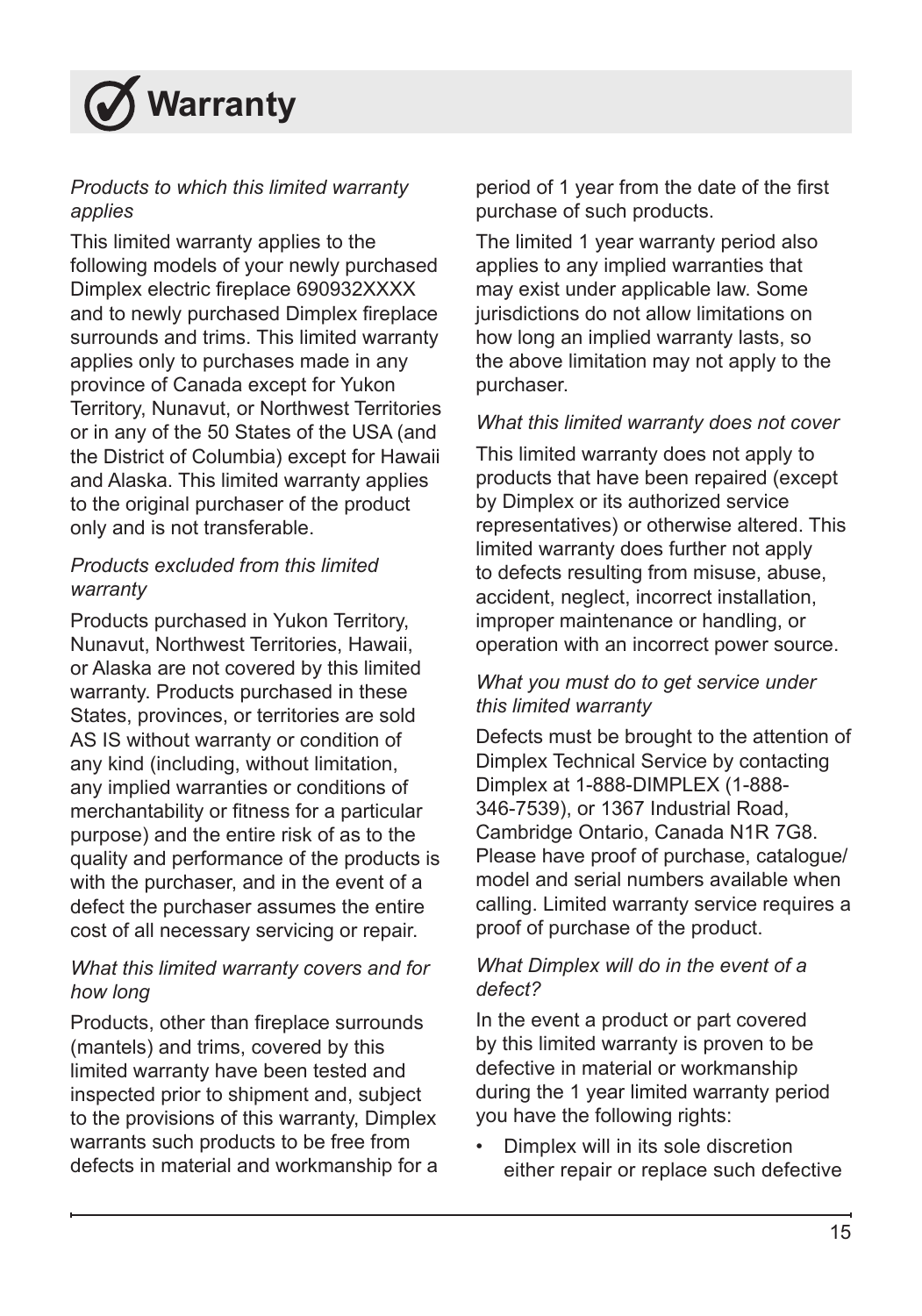

product or part without charge. If Dimplex is unable to repair or replace such product or part, or if repair or replacement is not commercially practicable or cannot be timely made, Dimplex may, in lieu of repair or replacement, choose to refund the purchase price for such product or part.

- Limited warranty service will be performed solely by dealers or service agents of Dimplex authorized to provide limited warranty services.
- Dimplex will not be responsible for, and the limited warranty services shall not include, any expense incurred for installation or removal of the product or part (or any replacement product or part) or any labour or transportation costs. Such costs shall be the purchaser's responsibility.

#### *What Dimplex and its dealers and service agents are also not responsible for:*

IN NO EVENT WILL DIMPLEX, OR ITS DIRECTORS, OFFICERS, OR AGENTS BE LIABLE TO the PURCHASER OR ANY THIRD PARTY, WHETHER IN CONTRACT, IN TORT, OR ON ANY OTHER BASIS, FOR ANY INDIRECT, SPECIAL, PUNITIVE, EXEMPLARY, CONSEQUENTIAL, OR INCIDENTAL LOSS, COST, OR DAMAGE ARISING OUT OF OR IN CONNECTION WITH THE SALE, MAINTENANCE, USE, OR INABILITY TO USE THE PRODUCT, EVEN IF DIMPLEX OR ITS DIRECTORS, OFFICERS, OR AGENTS HAVE BEEN ADVISED OF THE POSSIBILITY OF SUCH LOSSES, COSTS OR DAMAGES, OR IF SUCH LOSSES, COSTS, OR DAMAGES ARE FORESEEABLE. IN

NO EVENT WILL DIMPLEX, OR ITS OFFICERS, DIRECTORS, OR AGENTS BE LIABLE FOR ANY DIRECT LOSSES, COSTS, OR DAMAGES THAT EXCEED THE PURCHASE PRICE OF THE PRODUCT.

SOME JURISDICTIONS DO NOT ALLOW THE EXCLUSION OR LIMITATION OF INCIDENTAL OR CONSEQUENTIAL DAMAGES, SO THE ABOVE LIMITATION. OR EXCLUSION MAY NOT APPLY TO THE PURCHASER.

How State and Provincial law apply

This limited warranty gives you specific legal rights, and you may also have other rights which vary from jurisdiction to jurisdiction. The provisions of the United Nations Convention on Contracts for the Sale of Goods shall not apply to this limited warranty or the sale of products covered by this limited warranty.